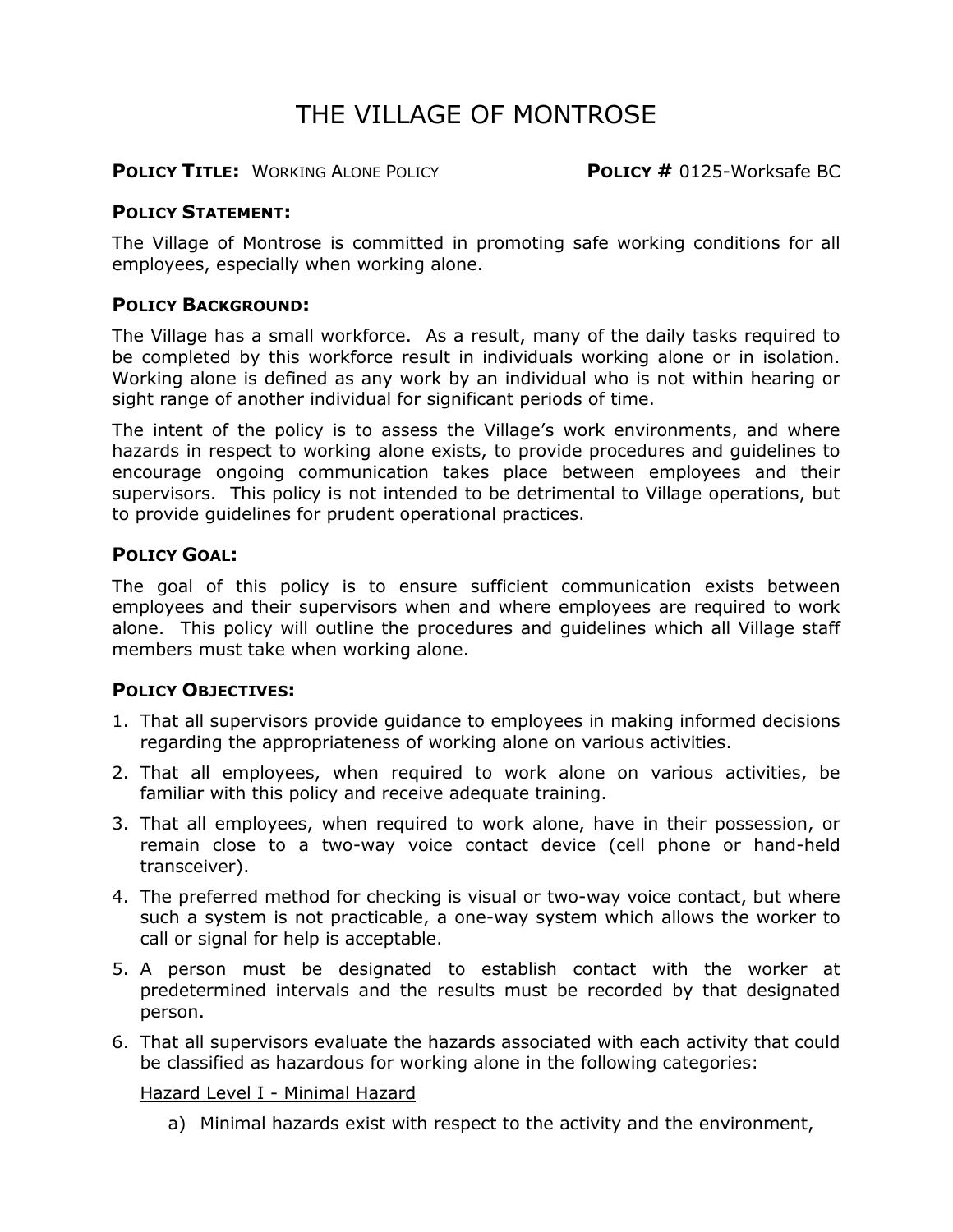- b) Working alone is acceptable, even after hours,
- c) Someone, somewhere, must be aware of the individual's whereabouts,

Hazard Level II - Normal Hazard

- a) Some hazards exist with respect to the activity and the environment,
- b) Some restrictions to be placed on activities and work environment,
- c) Applicable contact person to be designated who knows the whereabouts of the individual.
- d) Continual checking on the well-being of employees is required.

Hazard Level III - Higher-than-Normal Hazard

- a) Higher than normal hazards exist with respect to activity and the environment,
- b) Some activities and work environments are prohibited,
- c) Continual checking on the well-being of employees is required.
- 7. Time intervals for checking on an employees well-being are as follows:

# **Hazard Level I - Minimal Hazards**

It is recommended that employees check in with their supervisor or the administration office during completion of these activities on a consistent manner that is acceptable to their supervisor or Public Works Foreman.

#### **Hazard Level II - Normal Hazard**

Checking-in not less than once per hour with designated contact is required.

#### **Hazard Level III - Higher-than-Normal Hazard**

Checking-in not less than once per every half hour with designated contact is required. Dependent on the nature of the activity, physical checking on the well-being of employees may also be required.

Standard interval check-in times for the following Village activities are listed below:

- a) Administration (Hazard Level I) It is recommended that employees check in periodically with either their supervisor (if applicable) or with a member of Public Works on a consistent manner.
- b) Parks Maintenance (Hazard Level I)
- c) General Public Works Maintenance (Hazard Level I)
- d) Garbage Collection (Hazard Level I)
- e) Snow Plowing Within Village Streets (Hazard Level I) –Snow plowing in other locations such as the sewer treatment plant or well site requires check-in times applicable to those locations.
- f) Water Pump House and Reservoirs (Hazard Level II)
- g) Sewer Lift Stations (Hazard Level II)

**Work involving entry into a confined space must never be conducted alone. All confined space entries to be completed as set out in the Safety Management System.**

h) Sewer Treatment Plant (Hazard Level III)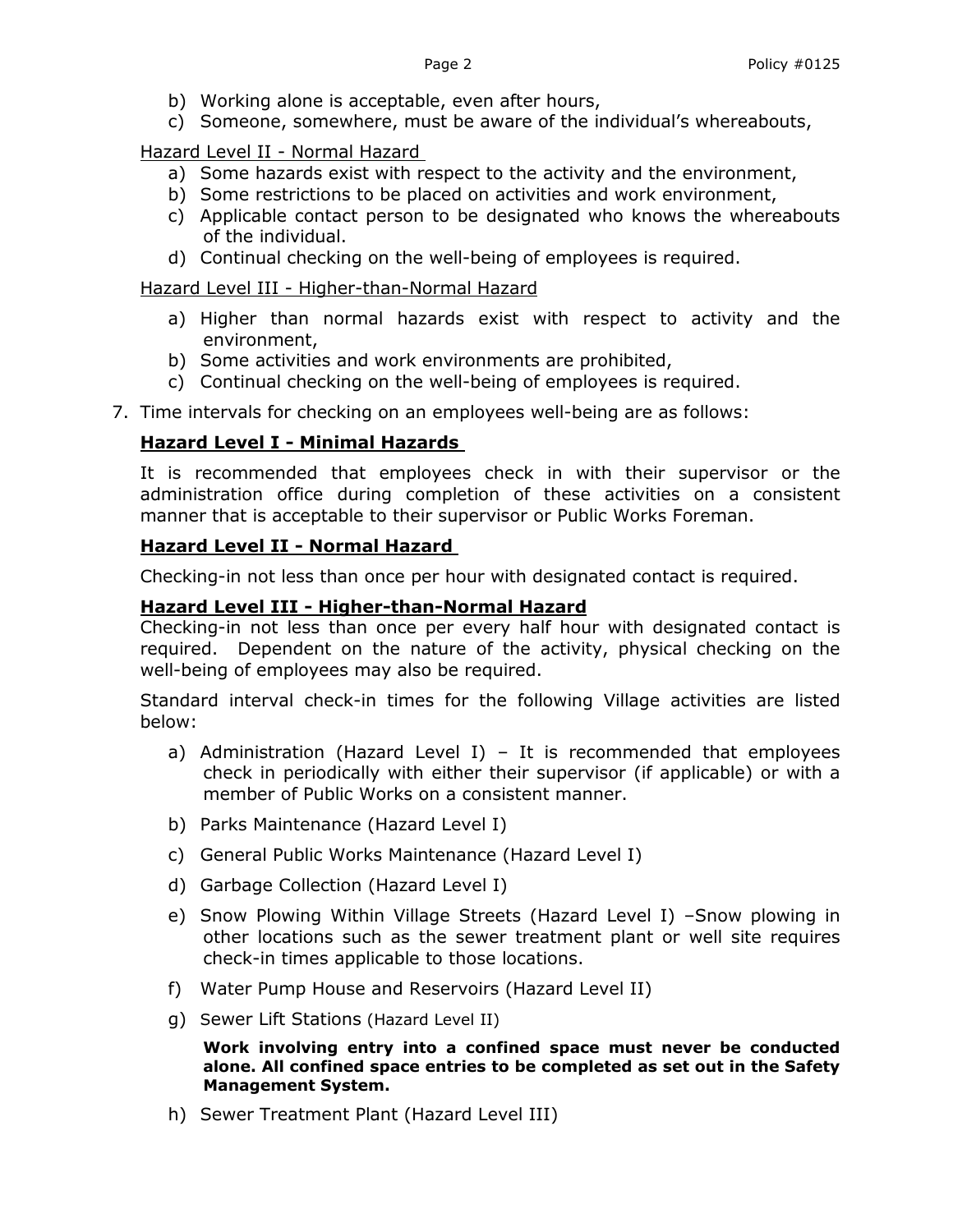- 8. Unless hazards of working alone have been specifically addressed, authorization to perform potentially hazardous activities alone shall be given on a case-bycase basis for each activity.
- **9. In the case of an emergency, all employees of the Village are to contact either the current after-hours service provider or 911.**
- 10.The Public Works Foreman shall be responsible for the implementation of this policy.

# **POLICY PROCEDURES:**

Where working alone presents a significant hazard, a worker **must not work alone**

# **1. During Normal Working Hours**

1.1 All employees who are working alone must carry a **"Working Alone Logbook"** (schedule "A") or cell phone for those days or activities the employee is working alone.

1.2 When more than one employee is working within each department it is the responsibility of the employee who is working alone to:

- a) Check in with supervisor using cell phone voice or message contact as required by the hazard level category,
- b) Ensure cell phone is recording the date and time of each call in,

1.3 When only one employee is working within each department it is the responsibility of the employee who is working alone to:

- a) administration employees to check in periodically with either their supervisor (if applicable) or with a member of Public Works on a consistent manner during each work day the employee is working alone,
- b) Public Works employee to check in with administration office staff at the beginning of each work day the employee is working alone,
- c) Public Works employee to check in with administration office staff as required by the hazard level category for each activity,
- d) Fill out the "Working Alone Logbook" as necessary at the scheduled intervals by recording the location, date and time of each call in, and provide a signature,
- e) Check in at end of shift before leaving for day.

1.4 The administration office staff will keep track of the scheduled employee check-ins on the **"Working Alone Check-in Form".** (schedule "B")

1.5 If a scheduled check-in time has been missed by the employee working alone, the administration office staff will follow this procedure:

- a) Immediately call the employees cell phone, (continue calling for 15 minutes),
- b) After 15 minutes; have a supervisor search for the employee, perform an exhaustive search,
- c) Call the RCMP and institute an emergency search for the employee.